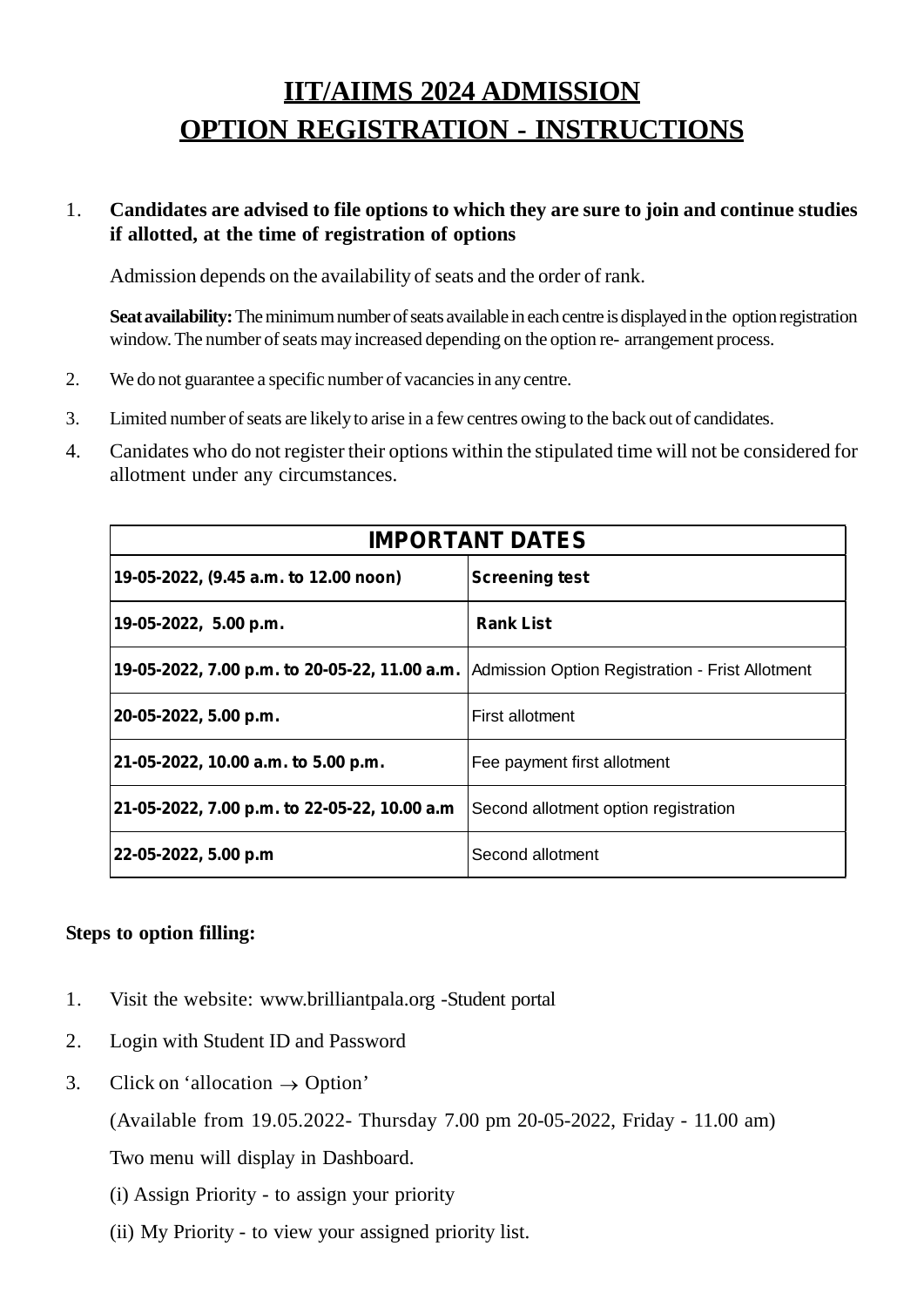- 4. For option registration, click 'Assign Priority'**.**
- 5. Gothroughthelistof availableprogramme, batch, centres,streams(CBSE/STATE/ISC),combinations (Physics/Chemistry/Maths/Biology), availability of hostels, Co-ordinators etc.
- 6. There is box on the right side of every centre and there you can enter your priority number  $(1, 2, 3, \dots$  etc).
- 7. There is no restriction on the number of centers you can select and after entering your priority numbers, click **'submit button'**.
- 8. After **'submit'**, you can visible your option with priority numbers
- 9. Then click **'confirm button'**
- 10. First allotment will be published on 20.05.2022 Friday at 5.00 pm.
- 11. Students selected to IIT/AIIMS 2024 programme through First allotment are requested to remit the Brilliant's fee Rs. 25000/- on 21-05-2022 Saturday- between 10.00 a.m. to 5.00 p.m.
- 12. If a candidate fails to remit the fee in stipulated time he/she will lose the first allotment.
- 13. Those who confirmed their admission by remitting the fee can also participate in the second allotment process for rearranging the options and/or registering new options.
- 14. Students who did not get an allotment in the first chance can take part in second allotment process.
- 15. Those who confirmed their admission by remitting the fee (Rs. 25000/-) in the previous screening tests need not pay the fee in this allottment.
- 16. Payment details: Login to the Student portal of Brilliant website and Click on the Fee and payment menu option  $\rightarrow$  Make payment using credit/debit card or internetbanking. If a candidate fails to remit the fee he/she will lose the allotment.
- 17. More details about centres can be obtained from centre co-ordinators whose contact numbers are already available in the website.
- 18. **Those who fails to remit the fee in the first allotment cannot participate in the second allotment and the status in the Ist allotment will not be considered.**

**Those who are satisfied with the centre obtained in the first allotment need not participate in the second allotment process. Others are requested to rearrange and/or add new options.**

19. Those who confirmed their admission by remitting the fee can also participate in the second allotment process for rearranging the options and/or registering new options.

Students who did not get an allotment in the first chance can take part in second allotment process.

- 20. List of available centres, streams (CBSE/STATE/ISC), combinations (Physics/Chemistry/ Maths/Biology), hostels, Co-ordinators etc. for the second allotment option registration will be published in the website.
- 21. In case candidate is alloted a seat during the second round of allotment process, the seat alloted during the first round will automatically set cancelled (And will be alloted to somebody else) and candidate will have to join the seat alloted during the second allotment.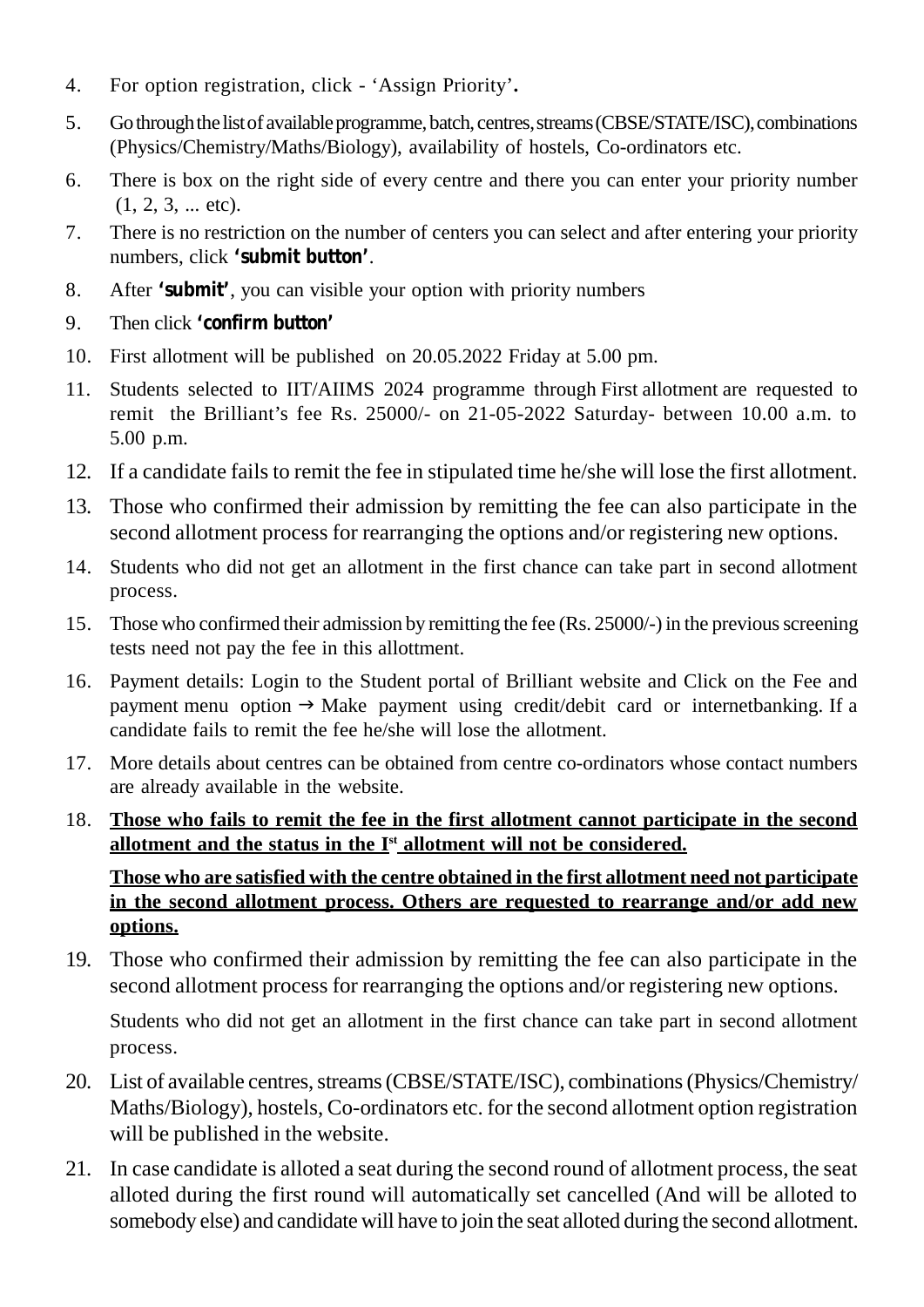## **View Option Registration Steps**

**Visit - www.brilliantpala.org - Student portal**

**Step 1 - www.brilliantpala.org - Student portal**

**Step 2 - Login with User ID (Six digit number obtained at the time of Registration) and Password**

| L. MASS SHOW       | <sup>(3</sup> admissions@brilliampdo.org |          |         |                   |                                                     | <b>Newcast 2 0 0 9 9</b>      |         |
|--------------------|------------------------------------------|----------|---------|-------------------|-----------------------------------------------------|-------------------------------|---------|
| STUDY CENTRE, PALA |                                          | About us | Courses | Results           | Centers                                             | <b>Sept</b>                   | Sign up |
|                    |                                          |          |         |                   | <b>Welcome Back!</b><br>Light with your student 21. |                               |         |
|                    |                                          |          |         | Student (D.T.     |                                                     |                               |         |
| $\mathbf{r}$       |                                          |          |         | <b>Fastward</b> 1 |                                                     | <b>Forget your personnel!</b> |         |
|                    |                                          |          |         |                   | LOGIN<br>David have an account? Sign up             |                               |         |
|                    |                                          |          |         |                   |                                                     |                               |         |

**Step 3 Click on Allocation**  $\rightarrow$  **Option** $\rightarrow$  **Click on assigin priority** 

| L. MAIZZIKIMI                         | [3] admissions Offer Elsergeds.org                         | <b>Information # 27 (8) 10 10 10</b>                                     |
|---------------------------------------|------------------------------------------------------------|--------------------------------------------------------------------------|
| rilliant<br><b>STUDY CENTRE, BILA</b> |                                                            | DEVAPROVA G.R.<br>Student ID: 200007<br>۵<br>Schoolie Picture<br>Courses |
| A My Profile                          | My Courses                                                 | Search for other courses<br>$\sim$                                       |
| <b>Q</b> My Courses                   | ٠<br><b>D</b> Cromer analysis<br><b>Contract Executive</b> | Page Lot L                                                               |
| <b>C</b> Screening Text<br>Allocation | $\sim$                                                     |                                                                          |
| Options<br>2022 Q.H                   | ×.                                                         |                                                                          |
| <b>C. New Courses</b>                 |                                                            |                                                                          |
| <b>Count Master</b>                   |                                                            |                                                                          |
| The and Payments:                     |                                                            |                                                                          |
| <b>Behand Station</b>                 |                                                            |                                                                          |

**Step 4 - Enter your priority number, in the corresponding boxes|**

| $A$ My Profile          |           |                      |                                 |                                    |                    | Type                    | Q Search<br>¥. |                             |              | search          | clear    |
|-------------------------|-----------|----------------------|---------------------------------|------------------------------------|--------------------|-------------------------|----------------|-----------------------------|--------------|-----------------|----------|
|                         |           | -5 NO                | <b>CENTER NAME</b>              | <b>STANDARD</b><br><b>LOCATION</b> | <b>TYPE</b>        | 2nd LANGUAGE            | HUS I.L.       | <b>STREAMS</b>              | SYALLABUS    | <b>SUBJECTS</b> | PRIORITY |
| My Courses              | ÷         | o.                   | Lisisux Matriculation<br>School |                                    | Requier            | French                  | Yes            | ABS                         | <b>ISC</b>   | FCMB            |          |
| <b>Screening Test</b>   | ÷         | Ł                    | Changarassery<br>Cheftipuzh:    |                                    | tecches<br>Regular | <b>CONTROL</b><br>Hindi | YOS            | xeco<br>$\Delta \text{D-S}$ | 1000<br>cess | 034591<br>FONS  | -        |
| Allocation              | $\ddot{}$ | 3                    | Changenassery Klimaia           |                                    | <b>Degutor</b>     | Hindi                   | Yes.           | AB-IS                       | SC.          | FCMB            |          |
| <b>New Courses</b>      |           | $\ddot{\phantom{a}}$ | Changarassey<br>Trencuria       |                                    | <b>Begular</b>     | Hindi                   | oos.<br>Yes    | $\mathbb{I}^{\dagger}$      | ise.         | 20203<br>FCM6   |          |
| <b>Event Master</b>     |           | s.                   | Emakulanı Kakkanad              |                                    | Dapaha             | Hindi                   | No.            | $_{\rm{IT}}$                | CBSE         | FOMB            |          |
| <b>Fee and Payments</b> |           |                      |                                 |                                    |                    |                         |                |                             |              |                 |          |